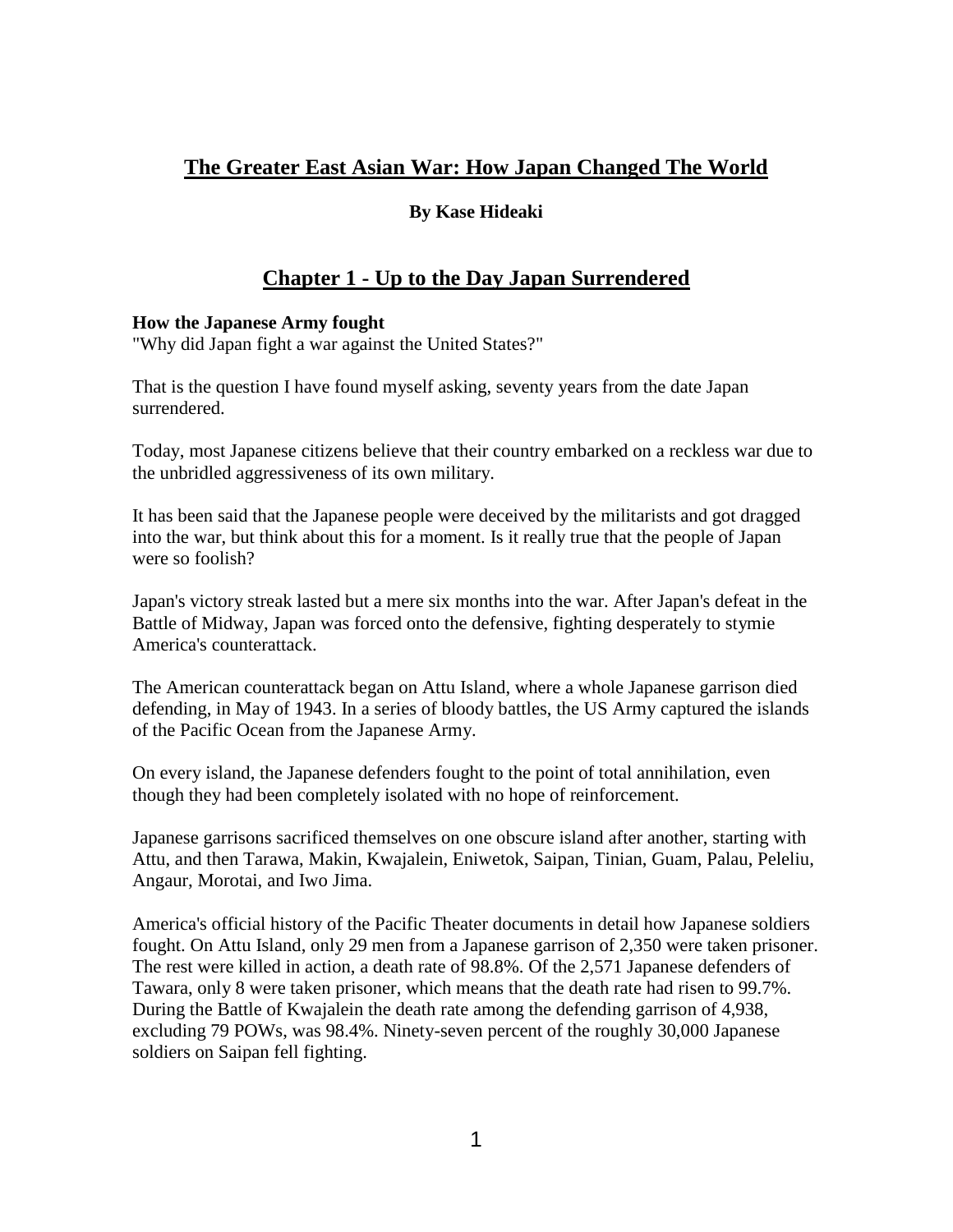No other army in the annals of world military history has ever shown the same willingness to fight to the last.

In the training booklet "How the Jap Army Fights," American officers commented that the Japanese fought without fear of death and that "To attempt an estimate of the Japanese Army is something like attempting to describe the other side of the moon". The "other side of the moon" remained unseen until after the war when the first man-made probes orbited the moon. A British officer also remarked in awe that, "They are the bravest people I have ever met. In our armies, any of them, nearly every Japanese would have had a Congressional Medal of Honor or a Victoria Cross."

It was in October of 1944, when the US Army landed on Leyte Island, the Philippines, that the first kamikaze units were formed and sent flying into enemy warships.

By the time Japan surrendered in August of 1945, kamikaze attacks had been carried out with planes, boats, and submarines.

For a long time I have wanted to know, "Why was Japan the only nation in history to carry out such large-scale suicide attacks?" and "Why did Japanese soldiers fight to the death on every battlefield?"

By August of 1945, Japan had fought the United States for three years and eight months as one nation united, but was ultimately defeated.

On July 24, the US Joint Chiefs of Staff ordered Operation Olympic, the invasion of the southern half of the island of Kyushu, to commence on November 1.

Operation Olympic was slated to involve 477,400 American soldiers, organized into fourteen divisions. Supported by a vast number of aircraft carriers, battleships, cruisers, and other warships, they were to transfer from 1,318 transport ships onto landing craft and storm the beaches at thirty-five predetermined landing sites in southern Kyushu.

Operation Olympic was to be the largest such military operation in history, of even greater scale than the invasion of Normandy, France, undertaken by the Allies in June of the previous year.

The United States was at the height of its power, whereas Japan was losing almost all its capacity to wage war.

The US Joint Chiefs of Staff also decided to launch Operation Coronet, two landings planned to take place at Kujukuri Beach and Sagami Bay near Tokyo, on March 1, 1946.

The scale of Operation Coronet was planned to greatly exceed even that of Operation Olympic.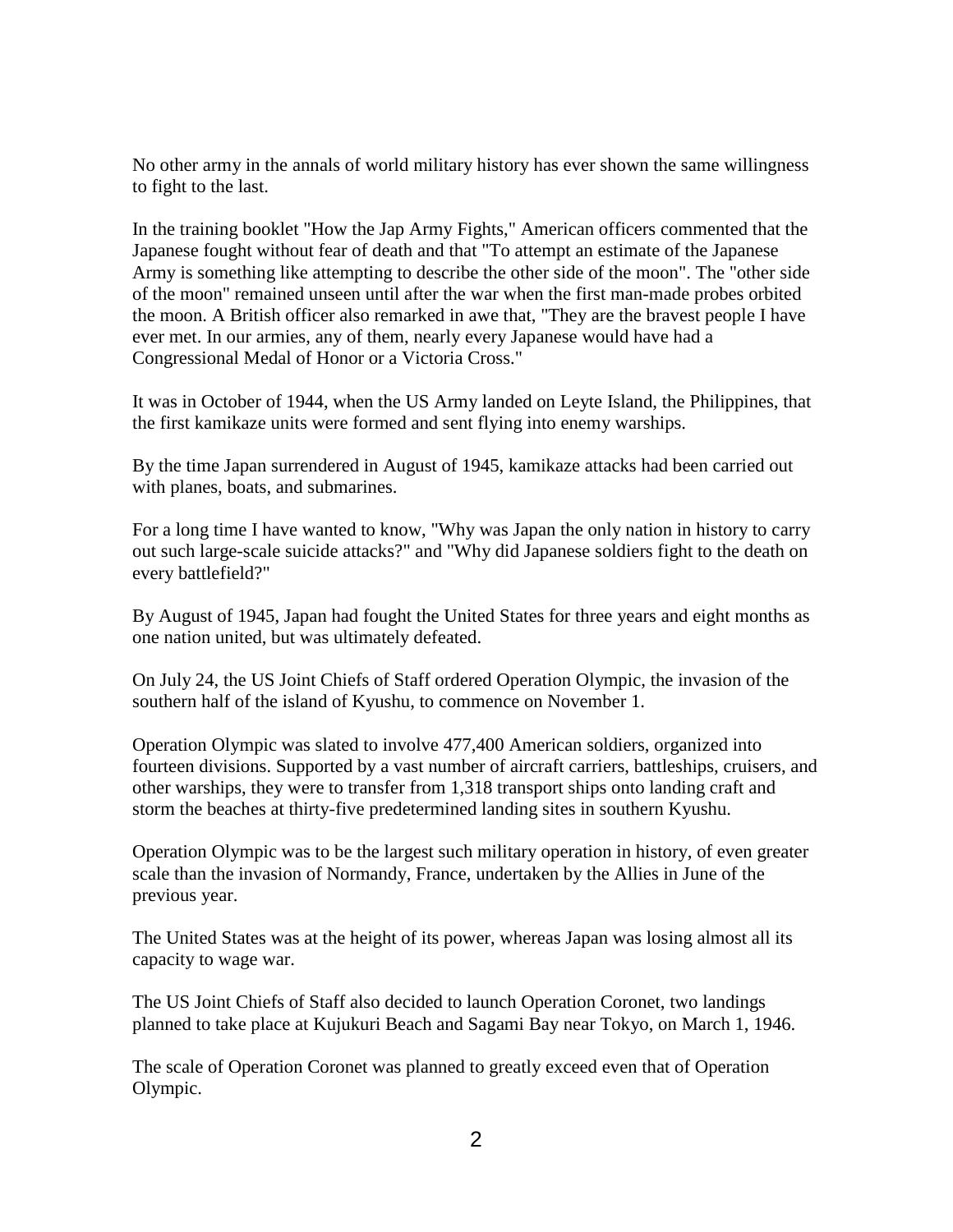However, on August 15, the Imperial Rescript on the Termination of the War, which Emperor Hirohito recorded before a microphone the previous day, was broadcast by radio to the whole nation, officially announcing that Japan had lost the war. Five days before that, the decision to surrender to the Allies and end the war had been made at an Imperial Conference, a meeting held in the presence of the Emperor, convened at dawn near the Emperor's residence in the Fukiage Gardens of the Imperial Palace.

Seventy years later, in January of 2015, the grounds of the Imperial Palace were opened to the public and 82,000 loyal subjects gathered at that same place, waving miniature Japanese flags and shouting *banzai*.

Even today the Emperor and Empress continue to live on the grounds of the Fukiage Gardens.

### **The Emperor's bomb shelters**

Let's return now to December of 1941.

With the utmost secrecy, two bomb shelters were constructed in the Fukiage Gardens just after the start of the war.

One of the two bomb shelters, codenamed the "Imperial Library", was an emergency evacuation site for the Emperor and Empress in case of an air raid.

About 150 meters to the north of it another such facility, about forty-five square meters in size and comprised of sitting room and a meeting room, was constructed at the same time to serve as the site of Imperial Conferences which might need to be convened during air raids. This one was variously known as the Fukiage Annex, the Imperial Library Annex, or the Imperial General Headquarters Annex.

The Imperial Library was one story above ground, and to ensure that no bomb however strong could destroy it, it was covered with two layers of concrete, each a meter thick, plus a meter of sand in between the two.

The Imperial Library was accessible through a hall in the covered entranceway and was comprised of fifteen rooms, all of them small, which were divided into an east wing and west wing. On the east wing there was the Emperor's state affairs room, his audience room, dining room, bedroom, bathroom, and the office of the chamberlains. On the west side there was the Empress' sitting room, bedroom, wardrobe, bathroom, and the office of the ladiesin-waiting.

As an additional safety precaution in case of air raids, an underground bunker known as the Imperial Evacuation Site was set up for the Emperor and Empress on the Imperial Library's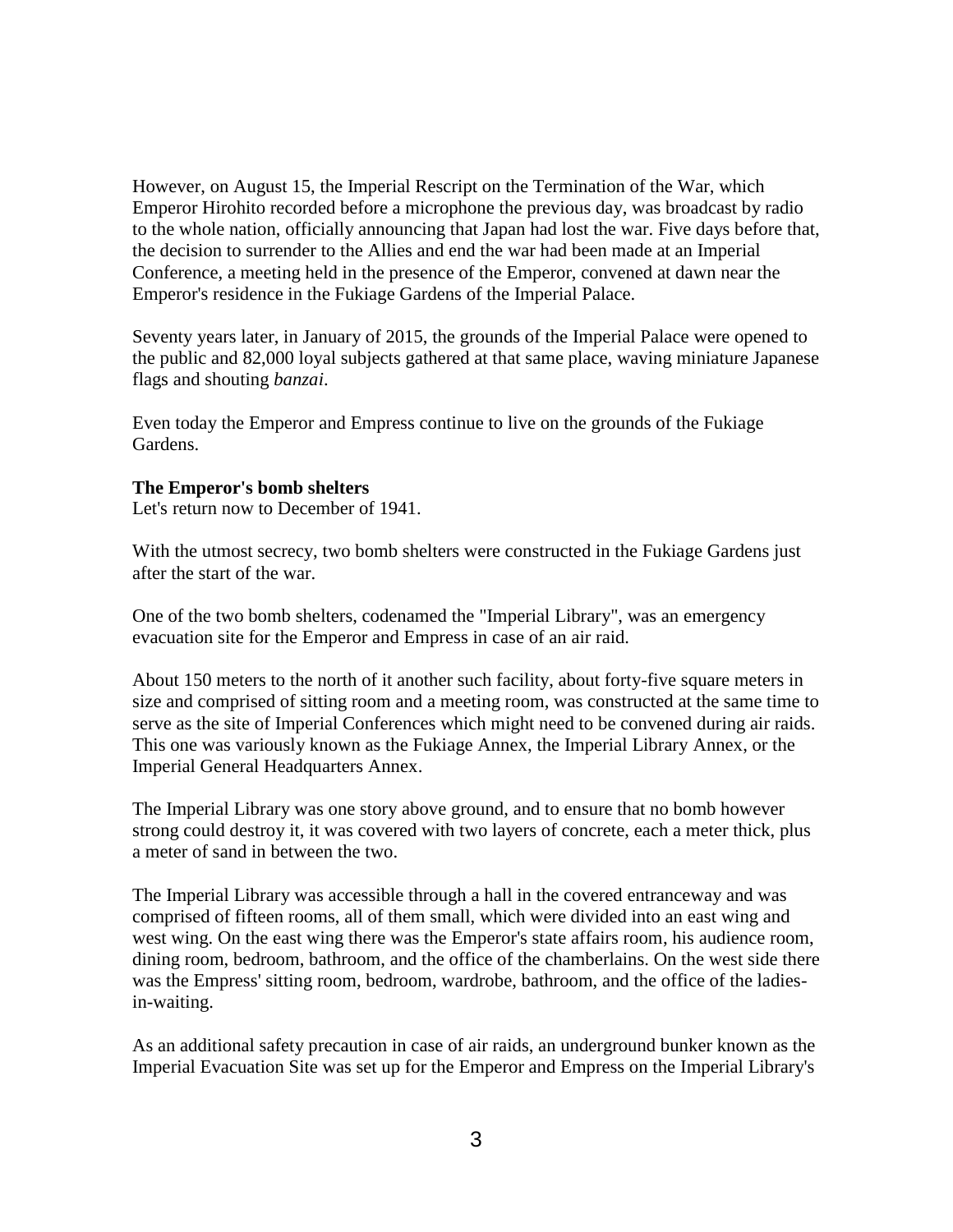second basement floor. The Imperial Evacuation Site included a sitting room about eighteen square meters in size and a bedroom.

Air raids on Tokyo by B-29 bombers, which commenced following the capture of Saipan by the US Army on July 6, 1944, forced the Emperor and Empress to move permanently into the Imperial Library. Whenever an raid-raid warning was issued, the Emperor and Empress would transfer to the underground Imperial Evacuation Site until the warning was lifted.

In May of 1945, while the Japanese garrison on Okinawa was battling an overwhelming onslaught by the US Army, several thousand people were mobilized from the Imperial Guard in order to increase bomb resistance on the Fukiage Annex. They carried out the manual labor, twenty-four hours per day, on a three-shift system.

The work had been undertaken in response to articles circulating in foreign newspapers which were reporting that the US Air Force had dropped a ten ton bomb on Adolf Hitler's mountain retreat in Berchtesgaden. Before that the Fukiage Annex had been built to withstand a blast from a bomb only two and half tons or less.

Both the Imperial Library and the Fukiage Annex had a small warehouse attached to them, but inside of the warehouse was a bicycle fixed in place with its front wheels removed and its back wheels raised off the ground.

In case external power was cut off and the electric generators of their buildings stopped working, the chamberlains were expected to generate the electricity manually by taking turns pushing the pedals.

One of the chamberlains who was once given this task told me that during the summer the air in the dark warehouse was hot and humid. He said that his shabby blue air-raid clothes were soon dripping with sweat, and on top of that the food situation was so poor that he couldn't summon the strength to keep pushing the pedals.

#### **Emperor Hirohito's "sacred decision"**

On August 9, 1945 at 11:45 PM, just fifteen minutes before August 10, Emperor Hirohito hung his saber onto the army uniform he had donned as commander-in-chief, and then descended into the underground passageway on the east end of the hallway of the Imperial Library.

At the end of the concrete staircase he stepped into a dimly-lit tunnel, just big enough for one person to pass through at a time. On the floor of the tunnel, boards had been laid down and at intervals unshaded, yellow light bulbs hung from the ceiling. Ahead, the tunnel curved leftwards.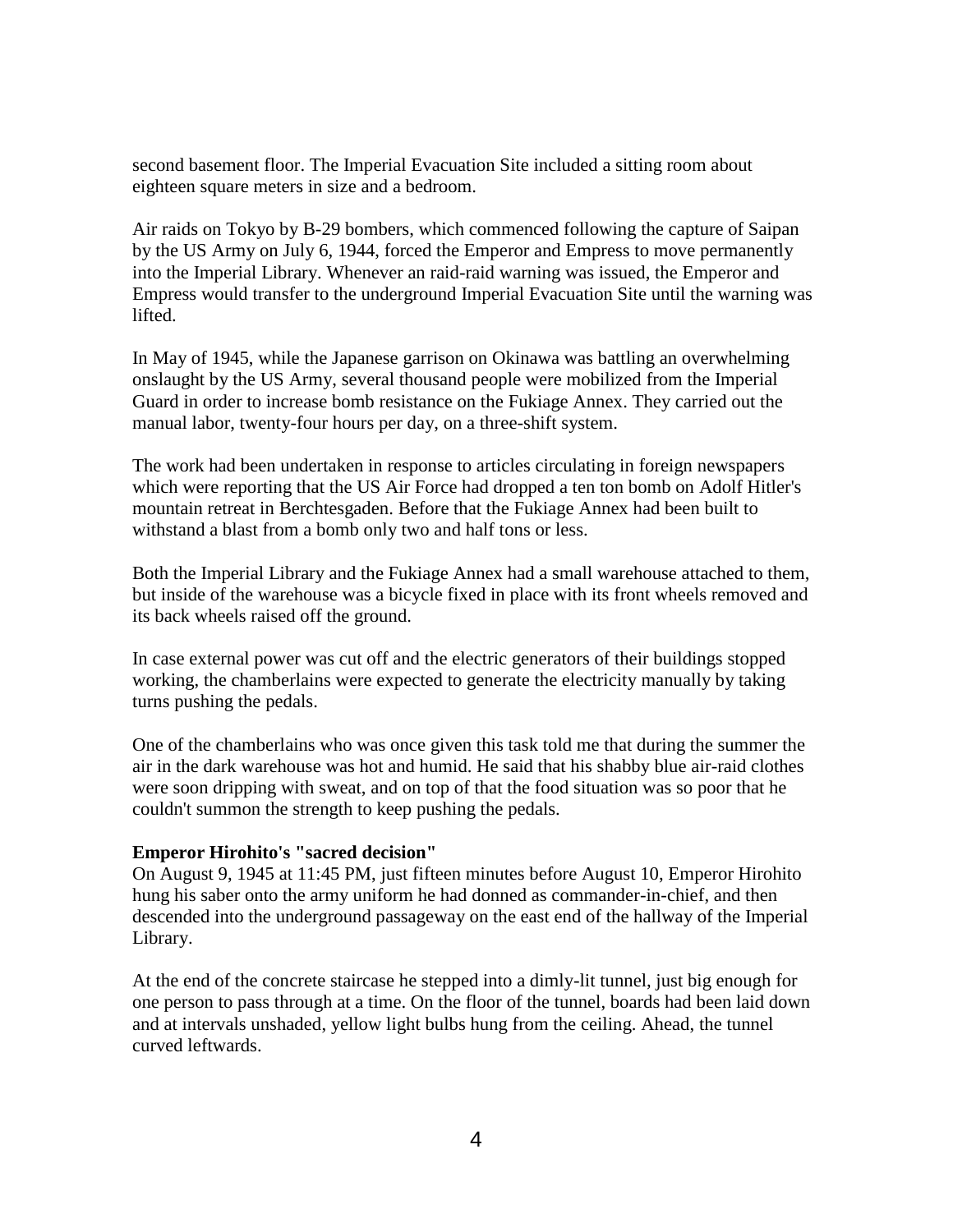The Emperor silently followed his aide-de-camp. Water had collected here, moistening the Emperor's boots as he walked.

At the end of the tunnel they entered a wide corridor encased by white concrete walls. The Emperor's wet boots left tracks along the parquet flooring.

They opened a huge steel door, thirty centimeters thick, and right behind it was a wooden door.

When the Emperor entered the room and sat down in front of a pair of folding screens, each made up of six gilded panels, all the assembled attendees bowed deeply towards him. Then they seated themselves on desks placed in a semi-rectangular shape directly in front of the Emperor's seat.

This Imperial Conference was the second part of a last meeting of the Supreme Council for War Guidance, but the military had not been given any indication that the Emperor had decided to end the war.

The 108 hours that elapsed from the start of this meeting were the final moments of the Japanese Empire during the seventy-eighth year since the Japanese Empire had been founded through the Meiji Restoration. Seated on Emperor Hirohito's right were Prime Minister Suzuki Kantaro, Army Minister Anami Korechika, and Chief of the Army General Staff Umezu Yoshijiro. Facing these three on the opposite row were President of the Privy Council Hiranuma Kiichiro, Navy Minister Yonai Mitsumasa, Foreign Minister Togo Shigenori, and Chief of the Navy General Staff Toyoda Soemu. Seated in the far row were the secretaries of the liaison conference including Chief of the Military Affairs Bureau Yoshizumi Masao and Chief Cabinet Secretary Sakomizu Hisatsune.

As the Emperor set down his military cap on the table in front of him, his face trembled visibly.

Prime Minister Suzuki ordered Sakomizu to read aloud the full text of the Potsdam Declaration.

Sakomizu stood and began to read the declaration, "Article One - We-the President of the United States, the President of the National Government of the Republic of China, and the Prime Minister of Great Britain, representing the hundreds of millions of our countrymen, have conferred and agree that Japan shall be given an opportunity to end this war." At that point Sakomizu's voice began to whimper and streams of tears poured down the sides of his cheeks.

Forcing the Emperor to listen to the harsh terms of the Allies' declaration was too much for him to bear. Throughout the reading he continued to sporadically sniffle and sob.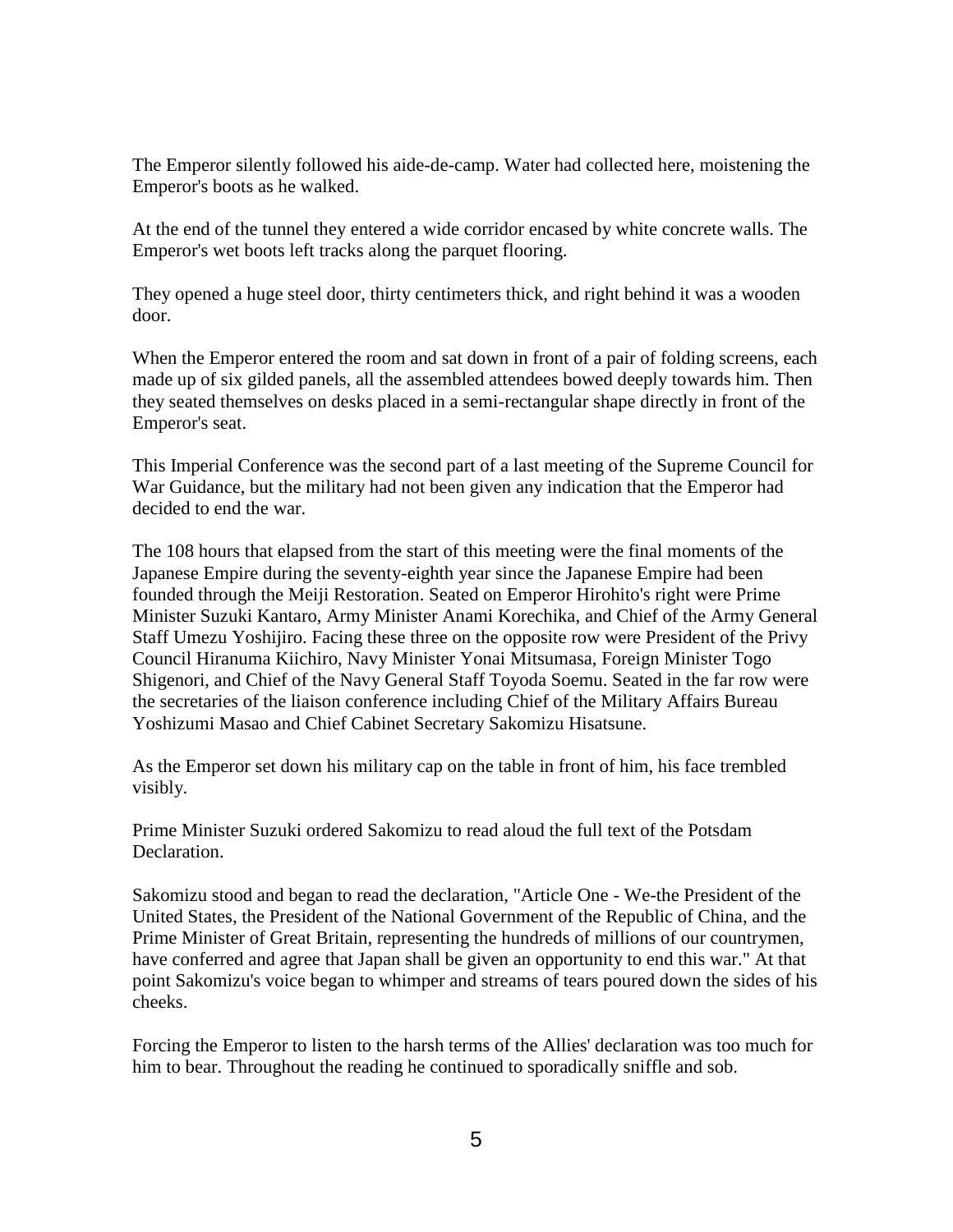"Article Two - The prodigious land, sea and air forces of the United States, the British Empire and of China, many times reinforced by their armies and air fleets from the west, are poised to strike the final blows upon Japan."

Nevertheless, Sakomizu somehow managed to recite every article of the declaration, including the demands that, "points in Japanese territory to be designated by the Allies shall be occupied" and "Japanese sovereignty shall be limited to the islands of Honshu, Hokkaido, Kyushu, Shikoku and such minor islands as we determine." The Potsdam Declaration concluded by warning Japan's leaders that their only alternative to acceptance was "prompt and utter destruction."

Once Sakomizu had finished the reading, Suzuki called upon Foreign Minister Togo.

Togo advocated full acceptance of the declaration provided that "the status of His Majesty the Emperor be guaranteed."

The next man asked to speak was War Minister Anami. "I am opposed to the position of the Foreign Minister," he said outright. According to Anami, if the Allies were to land on Japanese shores, the military would do battle with them on the mainland and would be able to strike a "decisive blow" against them. Even so, he also argued that Japan should agree to peace with the Allies on the added conditions that they not occupy Japan, allow Japan to punish its war criminals and disarm its troops on its own authority, and preserve the *kokutai*. The word *kokutai* refers to the emperor system.

Next, Yonai and Hiranuma announced their support for Togo's position. Umezu and Toyoda were of the same opinion as Anami.

Thus, the conference was split three against three. Everyone waited for Prime Minister Suzuki to speak.

The elderly, seventy-eight year old prime minister finally stood, with his back hunched, and slowly said, "Today all those present have set out their points of view passionately, but so far we have not reached a consensus."

"However, because postponing this decision any longer would be impermissible, please permit me to say, with the utmost respect, that at this point I would like to conclude the conference by humbly asking the Emperor what His Majesty's views might be."

Suzuki's appeal to Emperor Hirohito to deliver a "sacred decision" at the end of the conference was an act planned out in advance with the Emperor and the Lord Keeper of the Privy Seal Kido Koichi. Togo was also in on the plan, but the representatives of the military were dumbstruck by Suzuki's unprecedented statement.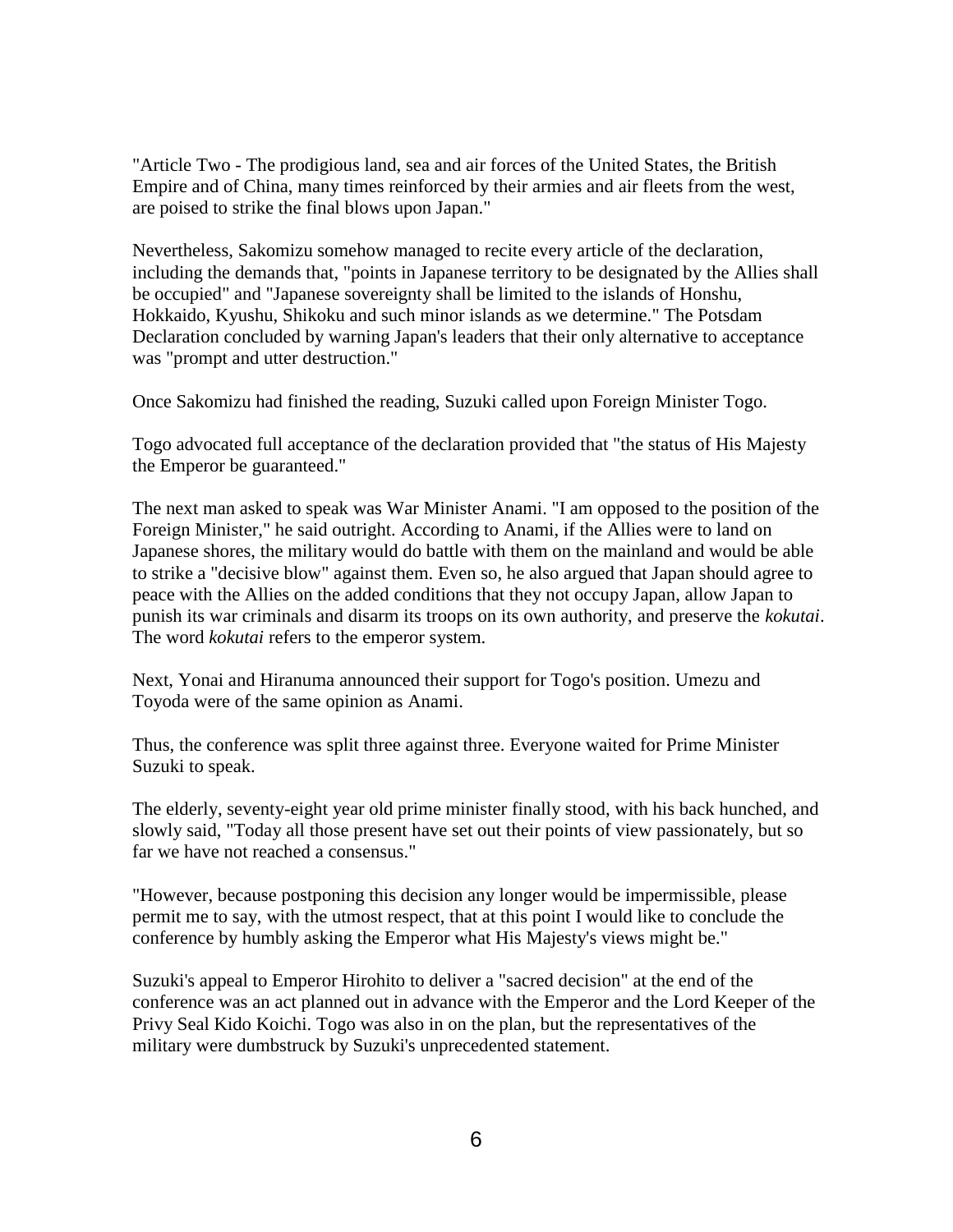Not once since Emperor Hirohito had ascended to the throne had he ever given his opinion on a decision to be made at an official conference.

The Emperor responded, "If that is the case, then I shall give you my opinion. I support the position of the Foreign Minister."

Since the start of the war, he said, "It seems that there has been a gap between the promises and the performance of the Army and Navy... They claim to be confident that they can win a decisive battle on the mainland, but that is different from the report of the Chief of the Army General Staff, which says that even the defenses at Kujukuri Beach are not yet ready, and that soldiers are not even being equipped with bayonets... If we fight on the mainland in such circumstances, what would happen? What would be left of Japan to pass on to our descendants?"

Before long everyone was in tears.

The Emperor then said, "Though it will be terribly hard for us to bear, I have resolved to stop the war."

The Emperor lifted his right hand, clad in a white glove, and cleaned off his glasses. Just as he was wiping the tear lines running down his cheek he added, "You needn't worry yourselves about me or the imperial family."

By then the attendees of the conference had gone from crying to outright wailing. Some started to bawl loudly like children.

It was now 2:20 AM on August 10. Suzuki stood, and while shedding tears he said, "The conference is over. The conference has concluded in accordance with the present wishes of His Majesty."

The Japanese government accepted the decision of the Imperial Conference and immediately sent notification through the governments of Sweden and Switzerland to the United States, China, Great Britain, and the Soviet Union that the Potsdam Declaration would be accepted "with the understanding that it does not include any requirement to alter the sovereign authority of the Emperor over the state".

### **The attempted coup d'état**

Forty years ago, when I was still in my thirties, I interviewed at length more than one hundred people who were close to the Emperor during the period starting in January of 1945, including imperial family members, aides, politicians, and military leaders. On the basis of these interviews I put together a non-fiction work concerning how Japan came to grips with the extremely difficult events of the time.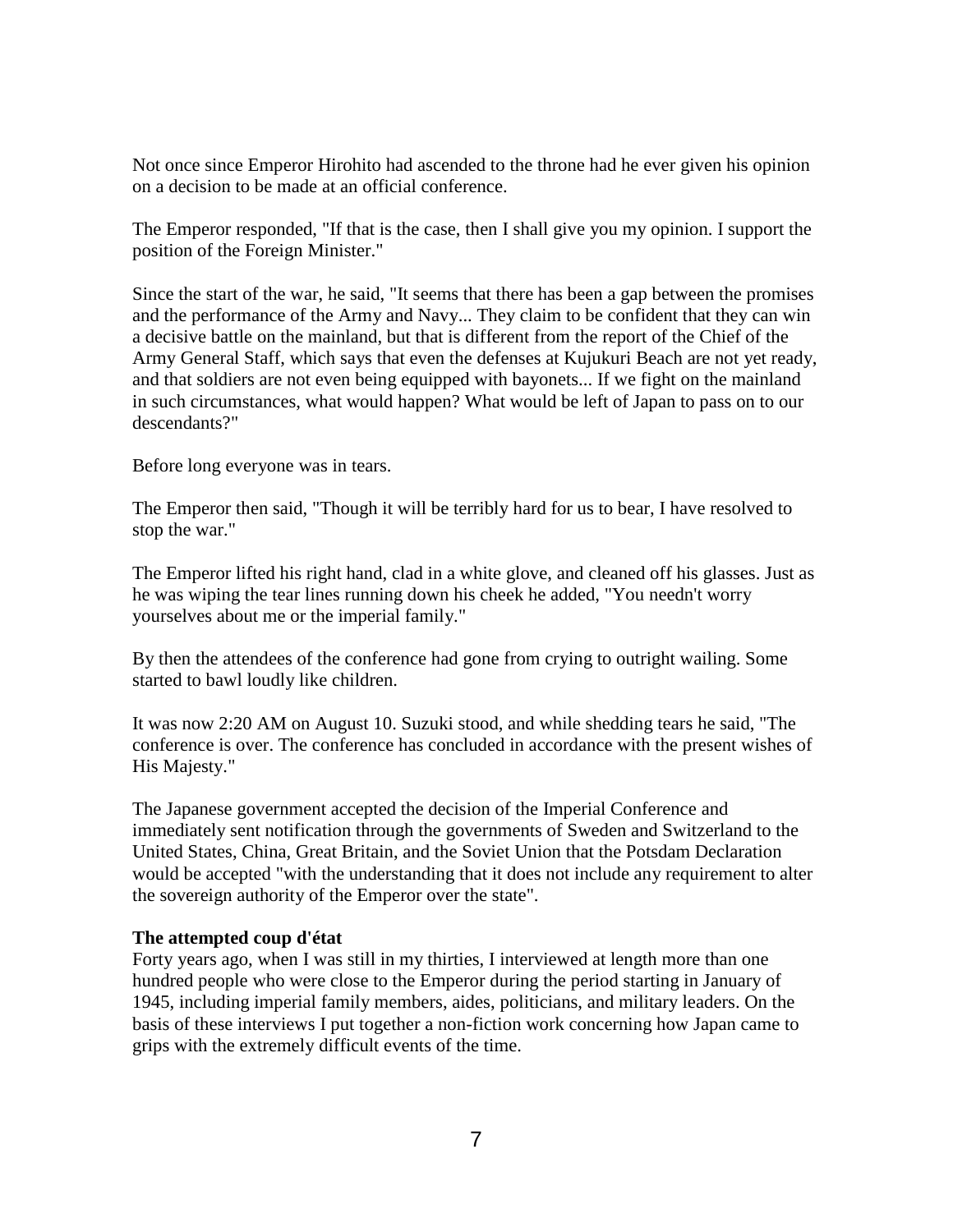It was just last year, in September 2014, that the Imperial Household Agency released "The Official Record of the Life of Emperor Hirohito," a massive edited collection of documents concerning the daily activities of Emperor Hirohito from his birth to his death. The Imperial Household Agency spent twenty-four years compiling the book.

As I perused "The Official Record of the Life of Emperor Hirohito," I was astonished to read the entry dated August 14, 1945.

"At 8:58 AM, the Emperor granted an audience in the Imperial Library to Chief of the Army General Staff Umezu Yoshijiro who reported on his orders to the commander of the China Expeditionary Army at the time of the Soviet Union's entry into the war. In addition, Army Minister Anami Korechika had heard the night before of a coup d'état planned by the Chief of the Military Section of the Army Ministry's Military Affairs Bureau Arao Okikatsu and five other army officers, and received a detailed operation plan. At 7:00 AM, the Army Minister and the Chief of the Military Section asked the Chief of the Army General Staff whether or not he would support a planned coup d'état (Troop Strength Utilization Plan #1) which would involve forcing their way up to the room beside the Imperial Conference scheduled to take place that day at 10:00 AM, and then having the Emperor's aide-de-camp lead the Emperor into the reception room before detaining everyone else. The Chief of the Army General Staff condemned them for moving troops in the Imperial Palace and expressed his strongest possible opposition to their plan."

If, at that moment, General Umezu had supported the planned coup d'état, the course of Japanese history after that would probably have been very different.

If the US Army had gone ahead with its landing and fought through the Japanese mainland, over ten million Japanese people would have been killed or wounded, and the Soviet Army would surely have occupied Hokkaido as well. As a result, even the Emperor system would not likely have survived.

#### **A decisive battle on the mainland?**

Now, let's return to the day after Emperor Hirohito handed down his first "sacred decision" to end the war. In spite of his order to stop the war, that morning's newspapers across the country gave substantial coverage to the message from the Army Minister, that "We shall not hesitate to fight a holy war to defend the land of the Gods." By then Japan's newspapers were running only a morning edition due to paper shortages.

In the afternoon, Army Minister Anami was received by the Emperor in the Imperial Library and told him, "I have grave doubts over whether the *kokutai* will survive the termination of the present war. I have sufficient confidence of victory for a war on the mainland."

It was earlier that year, on April 1, that the US Army landed on Okinawa.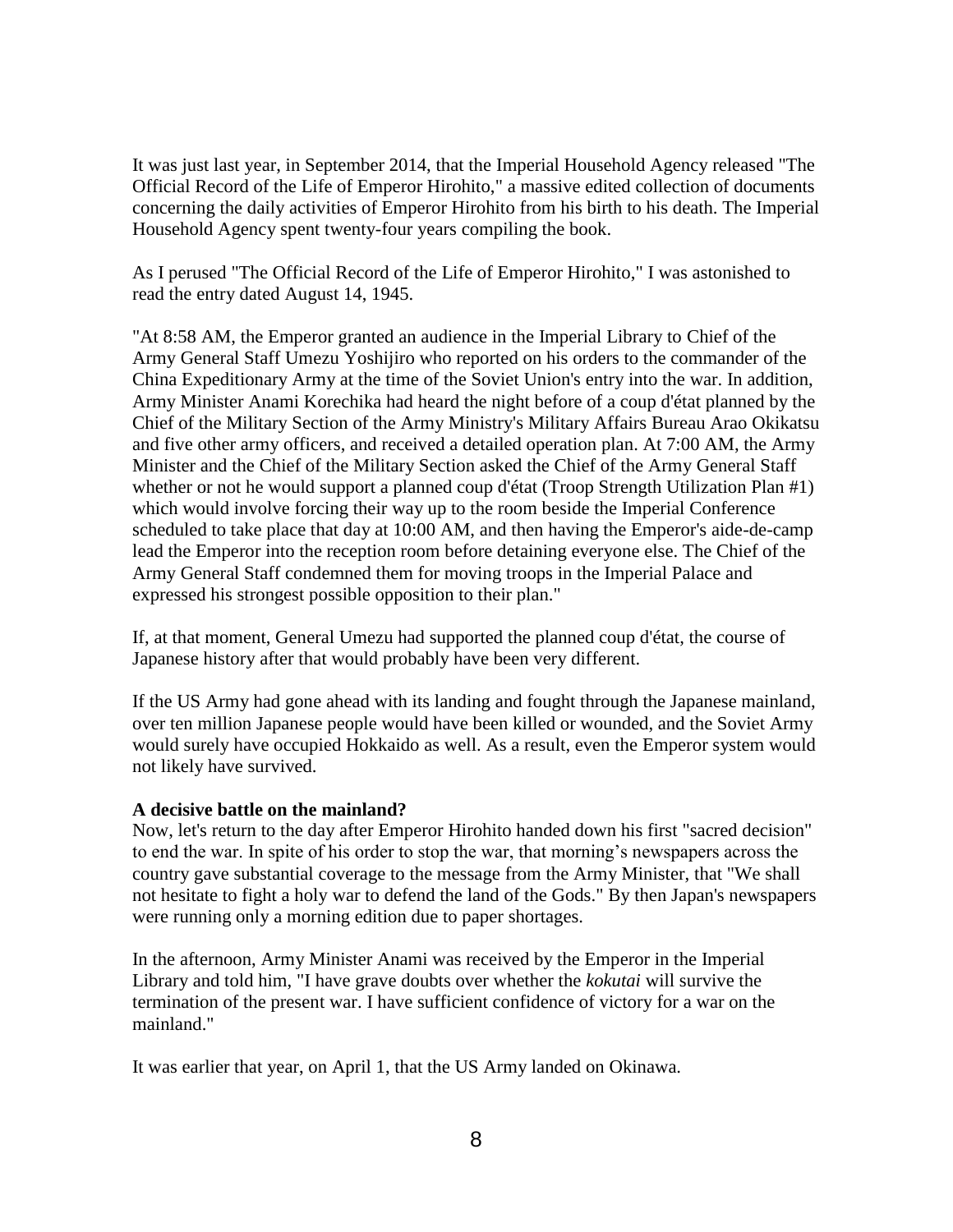The Imperial General Headquarters had foreseen that if Okinawa were lost, the mainland would be the US Army's next target, and so the 1st General Army and the 2nd General Army was constituted in case mainland Japan was split by the enemy attacks. The 1st General Army was in charge of defending the Tokai and Tohoku regions, of eastern and northern Japan, whereas the 2nd General Army was in charge of everything from central Japan down to the southern islands of Kyushu and Shikoku. Hokkaido was placed under the authority of the Northern District Army.

Meanwhile, the military was brazenly calling for "one hundred million *kamikaze*". That phrase, "one hundred million *kamikaze*," stood out everywhere from the front page of the morning newspapers to the cover of *The Housewife's Companion*.

The Orders for the Decisive Battle, which were declared by Army Minister Anami in April in preparation for the decisive battle on the mainland, included the following text:

"The officers and men of the Imperial Army shall defend the Empire to the death. The Empire of Japan is the land where the Emperor and the spirits of our ancestors reside. The soldiers of the Empire should be the vanguard of a nation one hundred million strong. All one hundred million of us are comrades-in-arms fighting to defend the Empire."

Furthermore, the Instructions for the Battle on the Mainland, which were released the same month by the Army Section of the Imperial General Headquarters, included an order to not hesitate to kill Japanese civilians whenever necessary.

"There may be times when the enemy will advance using local residents, women, the elderly, and children as human shields in a bid to crush our morale. If this happens you should believe that our countrymen value the victory of the Empire more than they do their own lives and should show no hesitation to destroy the enemy forces."

The government conscripted the entire male population and constituted new divisions which existed only on paper.

At the time the war ended, military reports indicated that in the 1st General Army's 308th Division "roughly one out of every five soldiers are equipped with rifles and roughly one out of every seven are equipped with bayonets." In this division, it was expected that "For clothing the standard rules apply, but shoes are to be saved for combat operations only and outside of combat, homemade sandals or similar footwear are to be used."

The military had boasted that it could finish off the enemy in one blow as they were landing on the coastline. In preparation for their landing the military was having all its units across Japan work day and night digging cave fortifications.

In May, the newspaper *Asahi Shimbun* ran an article under the headline, "Even thousands of tanks cannot stop us! Defenses for our final victory will be unshaken by air or sea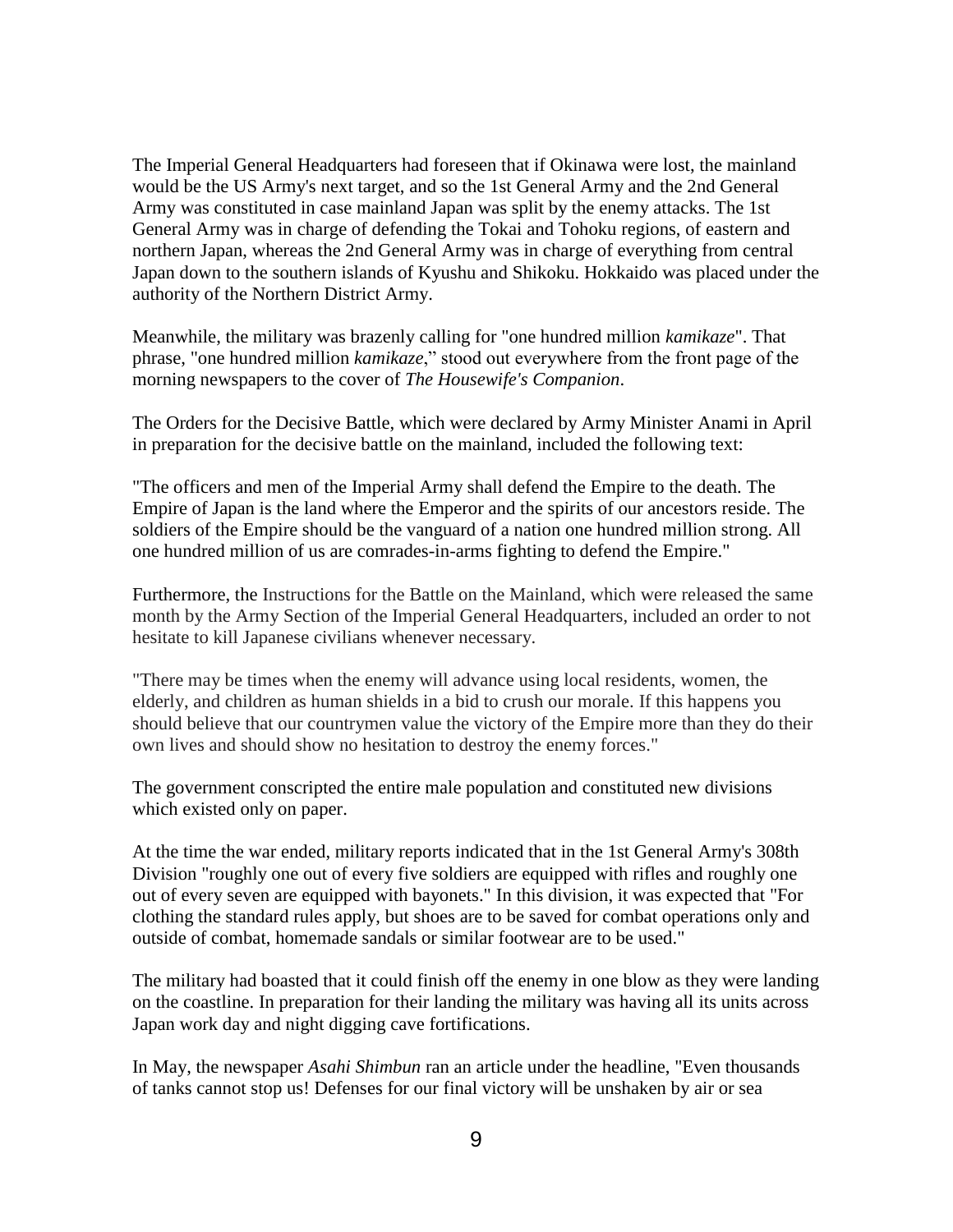bombardment". According to the article, "Our homeland fortifications have all been dug deep within the earth. Consequently, even if the enemy ships bombard us day and night with their heavy guns, it will do no more than uselessly turn over the soil on the surface. They will not make even the slightest impact on our underground encampments. The same is true for enemy bombing."

The *Asahi Shimbun* claimed these underground shelters to be "a revolution in strategic thinking," and concluded its article with the challenge, "Bring it on, American beasts!"

In June, the 36th Army, which was in charge of defending the front line on Kujukuri Beach, reported to the 1st General Army that its inventory of "unit-produced weapons" included 1,500 spears.

It was over the course of that June that the US Army overpowered the last organized resistance by Japanese units on Okinawa and captured the island. Over 90,000 Japanese soldiers died in battle and over 100,000 civilians had been killed or wounded during the fighting.

On July 25, the 1st General Army convened a staff officer meeting in Tokyo, attended by all the chiefs of staff and deputy chiefs of staff of their subordinate area armies, armies, and divisions.

The Chief of the 1st General Army's General Staff, Lieutenant General Sudo Einosuke, started off the meeting by emphasizing the need to destroy the enemy on the beaches. Then the general staff read aloud the army notice which had been distributed to the attendees in advance.

"Our concept of the decisive battle is to focus on attacking the enemy's weak points around their positions on the beaches. Do not hesitate to resolutely press forward your attack. (1.) The high-ranking officers and general staff do not understand what is at stake in the Greater East Asian War and have not fought with a will to lay down their own lives. You will remain on the offensive until the final hour. You will attack until the enemy has been destroyed or until only one man remains standing."

At dawn, on August 12, Japan intercepted a transmission of the Allies' response to Japan's acceptance of the Potsdam Declaration. It read, "The authority of the Emperor and the Japanese Government to rule the state shall be subject to the Supreme Commander of the Allied Powers." The official text of the Allies' response was wired to Japan shortly after 6:00 PM the same day by Japan's envoy in Switzerland.

Confusion ensued when Japan's Foreign Ministry translated the words "subject to" from the original text to literally mean "restricted by," even though the military had interpreted them to mean "subordinate to". The military insisted that the Potsdam Declaration could not be accepted until after they had "re-inquired" with the Allies about their answer.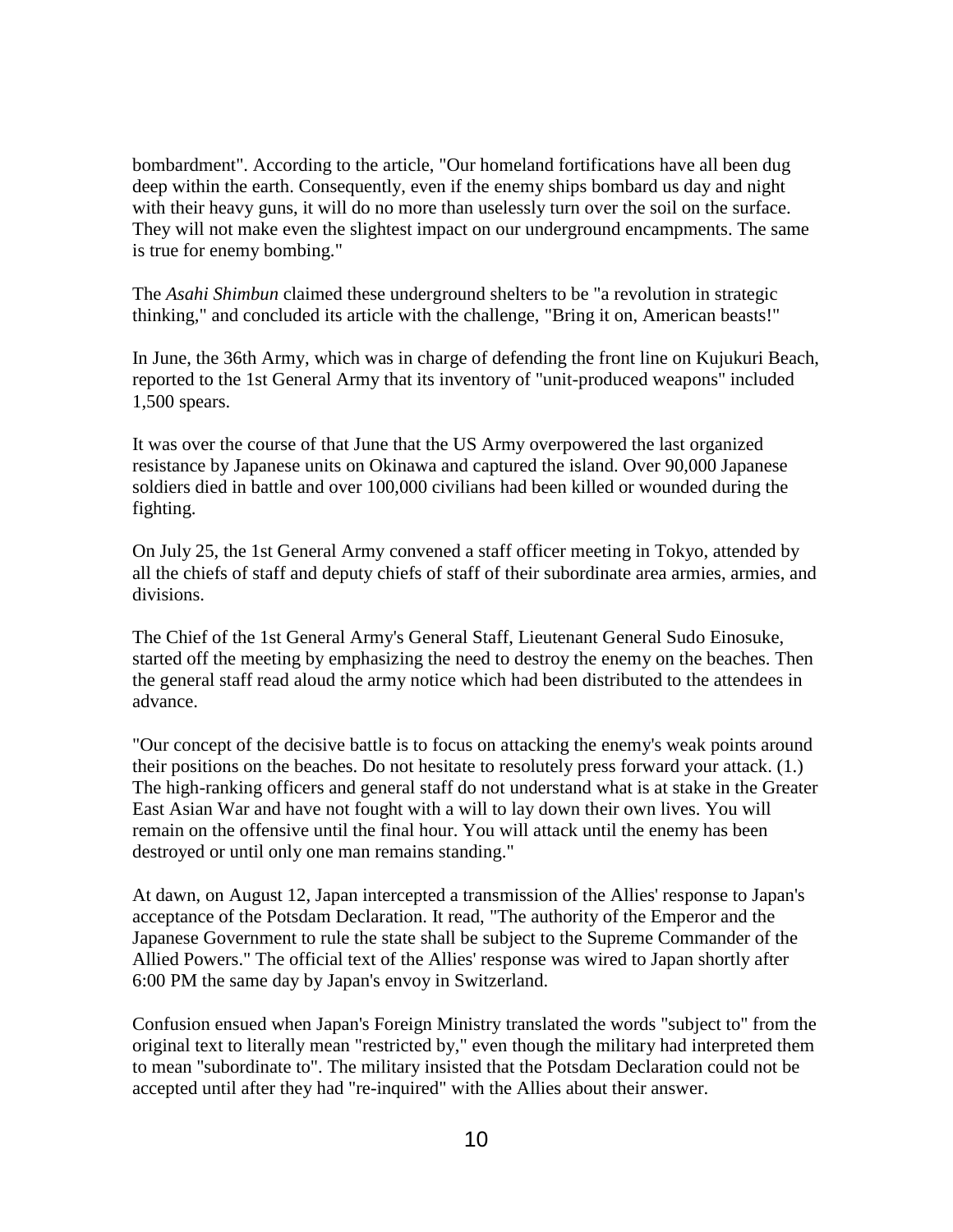### **The final Imperial Conference**

After receiving the Allies' response, another Imperial Conference, the final one in Japanese history, was convened in the Fukiage Annex at 11:00 AM on August 14. It was attended by all the members of the Supreme Council for War Guidance plus the cabinet ministers.

Forty minutes before the meeting began Hirohito had consulted in the Imperial Library with Marshal-Admiral Nagano Osami, 1st General Army commander Field Marshal Sugiyama Hajime, and 2nd General Army commander Field Marshal Hata Shunroku, and asked them about the prospects of winning a decisive battle on the mainland.

According to "The Official Record of the Life of Emperor Hirohito," Osami and Sugiyama basically advised him that, "All of our nation's armed forces still have men to spare and morale is high. Therefore, we must be determined to repulse the US Army as it goes ashore." By contrast, Hata told him that, "Unfortunately, I have no confidence that I will be able to repulse the enemy along the defense lines which were put under my charge." Hata said that Japan had little choice but to accept the Potsdam Declaration.

At 10:30 AM that day, the weather was already hot. The members of the Japanese cabinet, dressed in a wide array of morning coats, military uniforms, national uniforms, and business suits, each got out of their respective vehicles in front of the eastern entranceway to the Imperial Library. They lined up and then descended below ground.

The meeting room of the Fukiage Annex was about six meters wide at its entranceway and about ten meters long from front to back. Three rows of twenty-three chairs had been placed on the red carpet in front of the Emperor's seat.

Soon, Emperor Hirohito also entered, just behind his aide-de-camp.

The Emperor placed his military cap down on the table in front of him and then sat down. The Emperor's face shook slightly with nervousness, though this seemed to only magnify his divine aura.

Prime Minister Suzuki opened the conference by briefly summarizing to the Emperor the course of events since the Imperial Conference of August 9.

"I support the roughly eighty per cent of those at the cabinet meeting who accepted the Allies' response without conditions, but we have not yet achieved unanimity. As a subject of the Emperor, I know that in this situation it would be a grave sin to again trouble him to deliver his wise counsel, and I apologize deeply. Nevertheless, because this matter is a very serious one requiring immediate attention, at this meeting we will hear directly from some opposing voices one more time, and then would be honored if the Emperor would again take a few minutes of his time to deliver his sacred decision."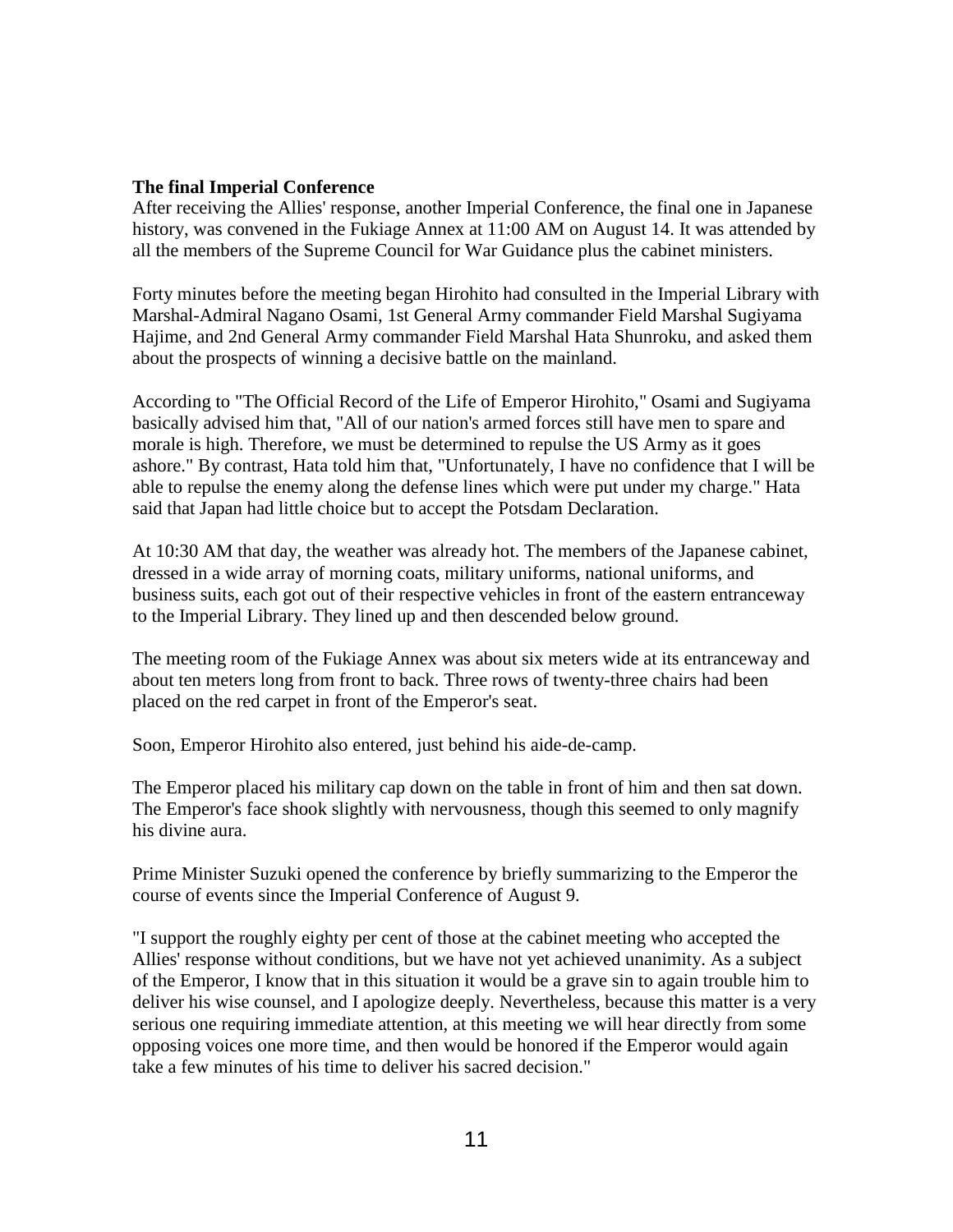After speaking, Suzuki called upon Army Minister Anami.

Anami rose from his seat, but as he started to speak his voice became tearful mid-sentence.

If they ended the war like this, Anami said, there would be no certainty that the *kokutai* would be preserved, and therefore they had to ask the Allies to clarify their position. Anami believed that, "if even the slightest doubt about this exists, then we should accept continuation of the war as the least worst option." "The Army has not yet been crushed in battle," Anami insisted, and thus the odds would be in Japan's favor if the war continued. It was a fiery speech which he delivered with his flushed cheeks trembling and tears running down the side of his face.

Anami failed to mention the fact that just that morning at 7:00 he had been at the Army General Staff Office urging Umezu to detain the Emperor and launch a coup d'état involving the whole army to ensure that the battle for the mainland would happen.

Emperor Hirohito nodded deeply each time Anami tearfully appealed to him. In due course, as he watched Anami weeping, the Emperor's eyes also began to well with tears and he pushed back his glasses many times.

After Anami sat down, Suzuki stood again, bowed, and next called on Umezu. Umezu also made a tearful address reiterating that the Japanese Army was not beaten.

The meeting room was already filled with the noise of sobbing and muttered voices. No Japanese person can see the Emperor cry without crying himself.

Then, for a moment, their lamentations stopped, though a few continued to blow their noses.

Once Umezu had finished, the Chief of the Navy General Staff Toyoda Soemu, who had been waiting for Suzuki to call his name, rose up from his seat.

Toyoda agreed that the *kokutai* would not be maintained the way things were. He argued that they should make an inquiry to the Allies and should fight on if no satisfactory answer was received.

The three military officers offered no apology for courting disaster. They kept on vainly repeating their slogans of "least worst option," "land of the Gods," and "sufficient confidence of victory".

Suzuki finally said, in a slow voice, "We have now heard from the opposing voices."

Emperor Hirohito had been waiting for this moment to speak.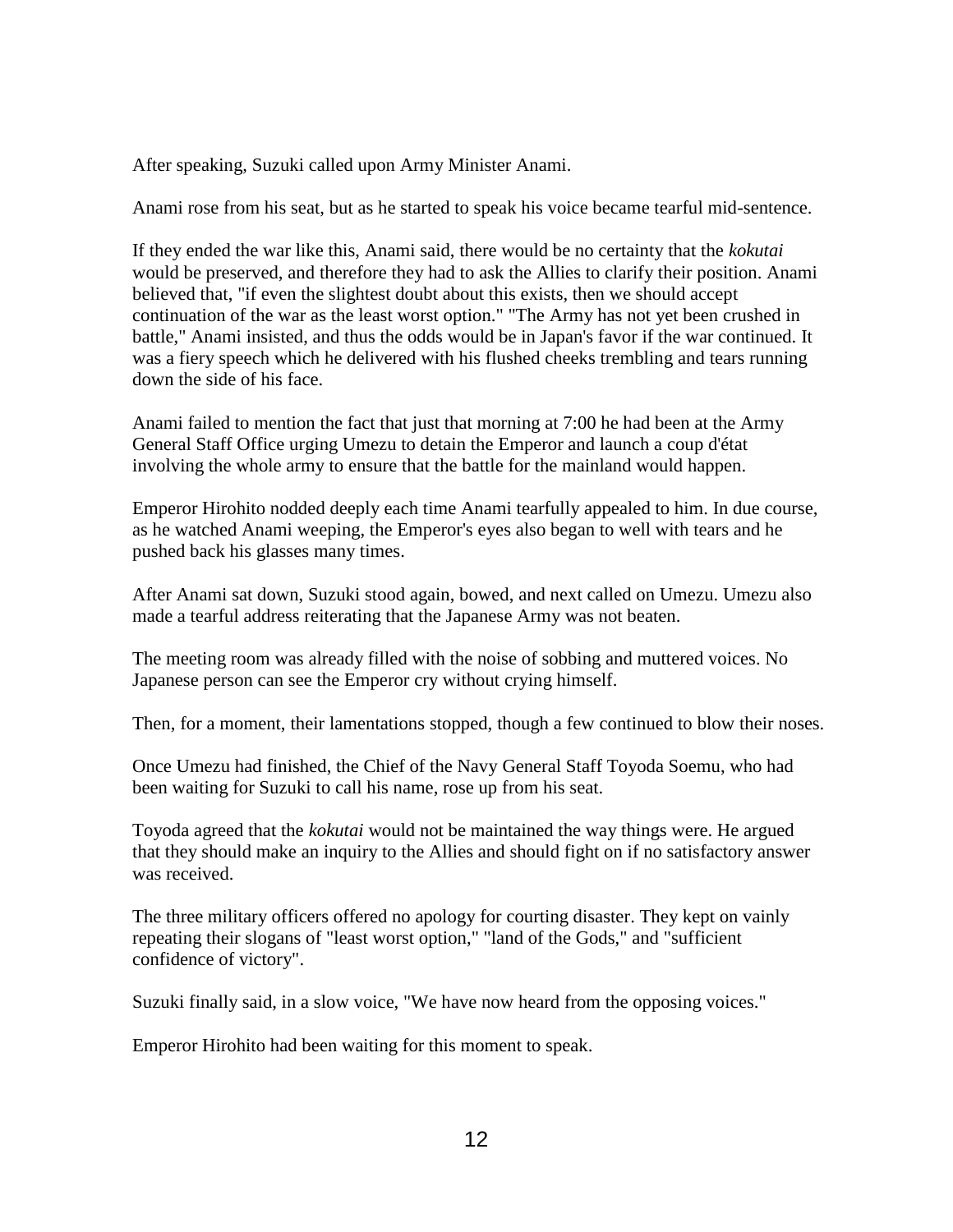"Since it seems that everyone has had their say, I will now give my opinion. I ask all of you to respect my decision."

The spacing and intonation in the Emperor's way of speaking were unusual. He spoke in a choppy, discontinuous manner.

Furthermore, he was crying. From time to time he wiped his cheeks with his glove-clad right hand.

"I fully understand the feelings of the three individuals who have raised objections here today. I also understand the arguments that they have made. However, my views have not changed from what I stated earlier. I do not believe that it is feasible to continue the war any longer... You all seem fearful about whether or not the *kokutai* will be preserved, but I think that that is essentially a matter which will depend on the convictions and resolution of the Japanese people as a whole. Therefore, I think we should accept the Allies' response."

The mournful weeping of those present grew louder.

"For military officers, disarmament and occupation are terribly harsh and unbearable things. I fully understand your feelings that the people shall sacrifice themselves and die honorable deaths for the sake of the nation. However, it does not matter what happens to me personally. I want to save the lives of the people... As long as Japan and the Japanese people survive, we can have hope that the country will return to its former glory. Though this path will probably be a long and difficult one, whenever I think about the people who have died on the battlefield or those who have tragically perished at home, as well as their bereaved family, a terrible sorrow comes over me. Alongside my people, I also intend to strive for that goal."

Suddenly, the Emperor's exclaimed, in a booming voice, "Anami, Anami, I know how you feel. However, I firmly believe that I can protect the *kokutai*."

The Emperor appealed to him in a sorrowful tone.

Then, he returned to his previous composure and calmly continued, "Whenever I think about the future lives of those who were wounded in battle, or whose lives were ravished by the war, or who lost their family businesses, I cannot contain my sadness. If there is anything I can do for them, I intend to do it."

Even Anami sobbed uncontrollably as the Emperor continued to speak.

"If I should address the people directly, then I will personally stand before the microphone. Today the people don't know about anything that has gone on, so they will surely be shaken to hear that we have concluded a peace. Our officers and men in the military will be upset